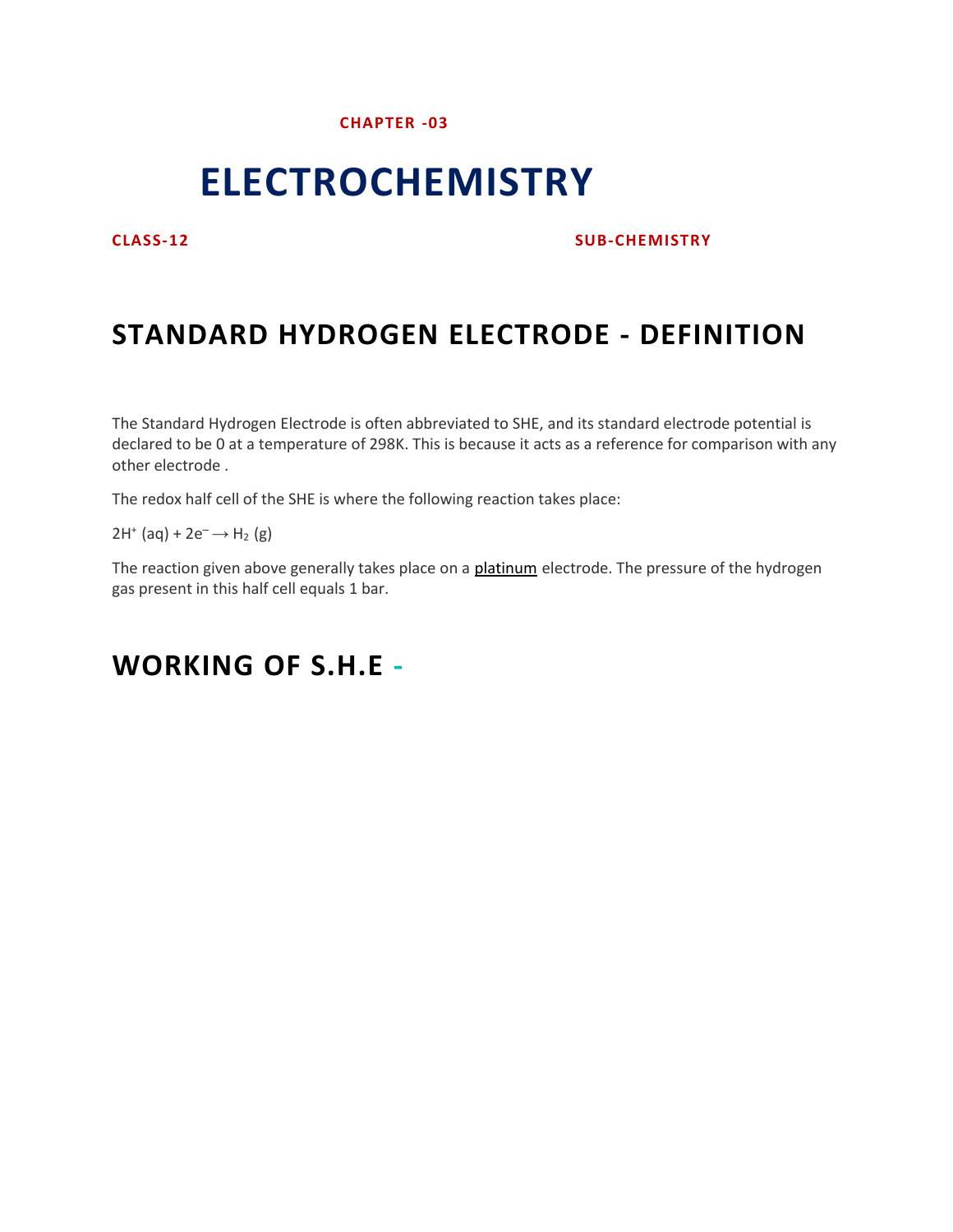

S.H.E. consists of a platinum wire which is connected to a square shaped platinum electrode which is covered with finely divided platinum black. This covering of particles of platinum black helps in increasing the surface area of the electrode, which helps in efficient conduction of electricity. The whole apparatus is then kept in a glass tube and is placed in a beaker containing 1M HCl solution. During the working of S.H.E. either of the following reactions can take place at the surface of the platinum:

Reduction :-  $2H^{+}(aq) + 2e^{-} \longrightarrow H_{2}(g)$ Oxidation:-  $H_2(g) \longrightarrow 2H^+(aq) + 2e^-$ **-** Contractor

Depending upon the tendency of other electrode, S.H.E. can either act as a Cathode (Reduction reaction will take place) or as an Anode (Oxidation reaction will take place). If natural tendency of other electrode is to undergo Oxidation, S.H.E. will act as a Cathode and if natural tendency of other electrode is to undergo Reduction, S.H.E. will act as a Anode.